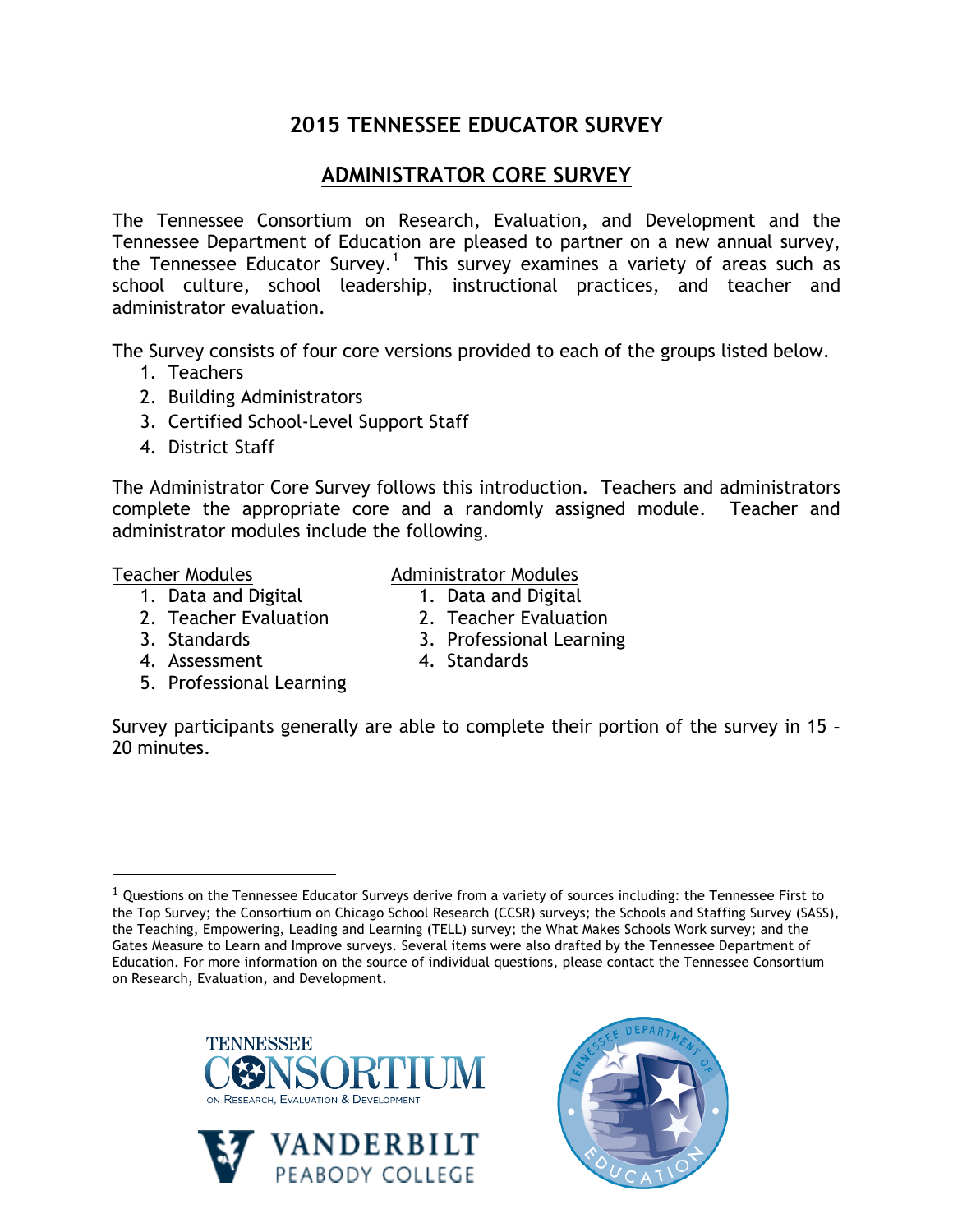## **2015 TENNESSEE EDUCATOR SURVEY - ADMINISTRATOR CORE**

### **ADMINISTRATOR CORE: School Climate**

1. Please rate how strongly you agree or disagree with the following statements about your school.

|                                                                                                                    | Strongly<br><b>Disagree</b> | <b>Disagree</b> | Agree | Strongly<br>Agree |
|--------------------------------------------------------------------------------------------------------------------|-----------------------------|-----------------|-------|-------------------|
| a. Teachers feel comfortable raising issues and<br>concerns that are important to them.                            |                             |                 |       |                   |
| b. There is an atmosphere of trust and mutual<br>respect within this school.                                       |                             |                 |       |                   |
| c. Most of my colleagues share my beliefs and<br>values about what the central mission of the<br>school should be. |                             |                 |       |                   |
| d. Teachers are held to high professional<br>standards for delivering instruction.                                 |                             |                 |       |                   |
| e. Teachers hold students to high academic<br>standards.                                                           |                             |                 |       |                   |
| f. Teachers believe that they are collaborative<br>stakeholders in major school decisions.                         |                             |                 |       |                   |

2. To what extent do you agree or disagree with each of the following statements concerning this school year (2014-15)?

|                                                                                           | Strongly<br><b>Disagree</b> | <b>Disagree</b> | Agree | Strongly<br>Agree |
|-------------------------------------------------------------------------------------------|-----------------------------|-----------------|-------|-------------------|
| a. The staff at this school like being here; I<br>would describe us as a satisfied group. |                             |                 |       |                   |
| b. I feel appreciated for the job that I am<br>doing.                                     |                             |                 |       |                   |
| c. The stress and disappointments involved in<br>being at this school aren't worth it.    |                             |                 |       |                   |





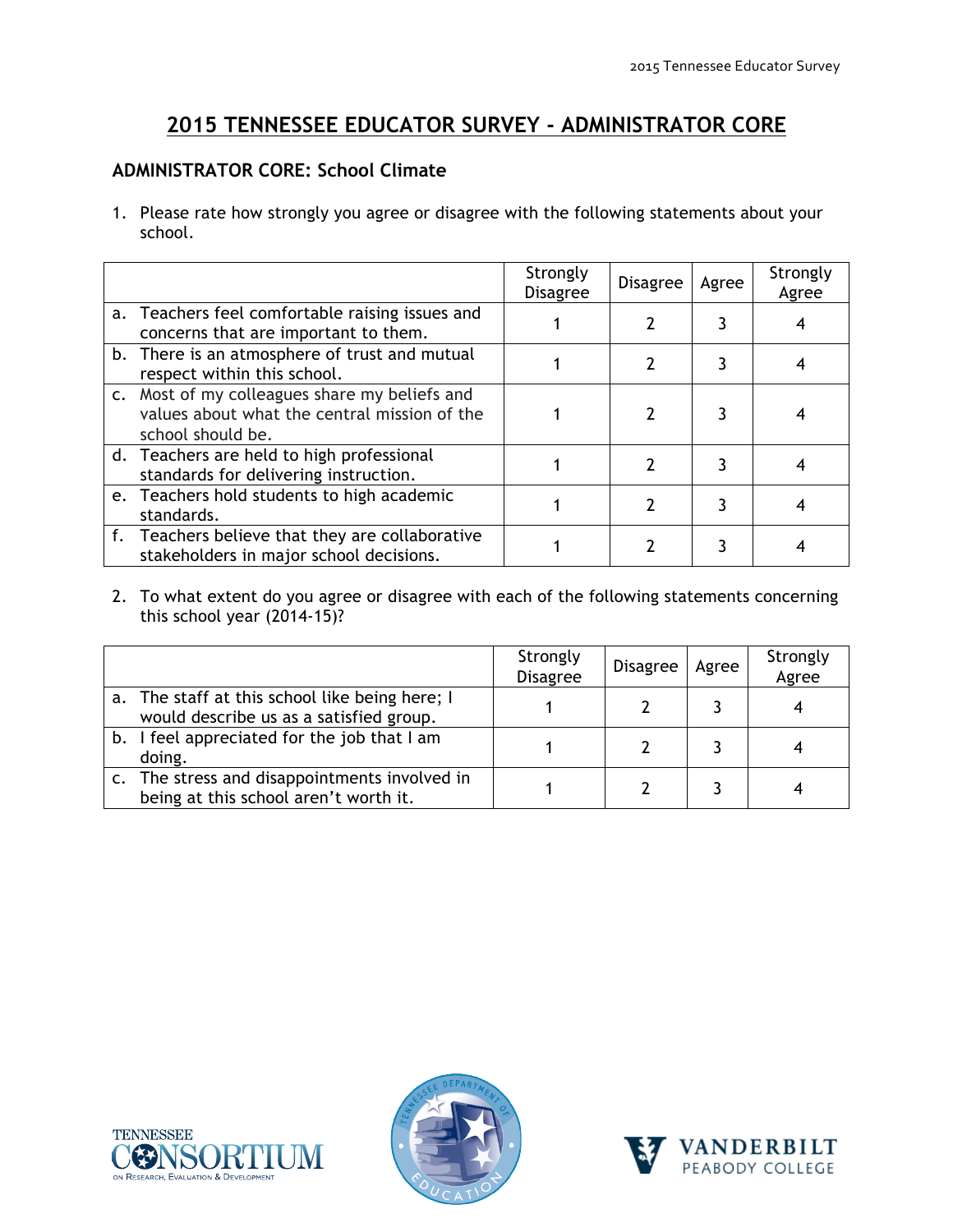### **ADMINISTRATOR CORE: Roles and Responsibilities**

|    |                                                                       | None | 1 Hour<br>or Less        | 1 to $3$<br><b>Hours</b> | $3$ to $5$<br><b>Hours</b> | 5 to 10<br><b>Hours</b> | More<br>than 10<br>Hours |
|----|-----------------------------------------------------------------------|------|--------------------------|--------------------------|----------------------------|-------------------------|--------------------------|
|    | a. Instructional planning with<br>teachers                            |      | $\mathcal{P}$            | 3                        |                            | 5                       |                          |
|    | b. Observing teachers                                                 |      | $\mathcal{P}$            | ζ                        | $\overline{4}$             | 5                       | 6                        |
|    | c. Coaching teachers (individually<br>or in group sessions)           |      | 2                        | 3                        |                            | 5                       | 6                        |
|    | d. Meetings with or sponsored by<br>central office                    |      | 2                        | 3                        |                            | 5                       | 6                        |
|    | e. Administrative duties (hiring,<br>scheduling, budgeting, etc.)     |      | $\overline{\phantom{a}}$ | 3                        |                            | 5                       | 6                        |
|    | f. Parent and/or community<br>concerns or involvement                 |      | 2                        | 3                        |                            | 5                       | 6                        |
| g. | Student discipline issues                                             |      |                          | 3                        | $\overline{4}$             | 5                       | 6                        |
|    | h. Working directly with students<br>(i.e., teaching, tutoring, etc.) |      |                          |                          |                            | 5                       | 6                        |

3. In an AVERAGE WEEK, how much time do you devote to the following activities?





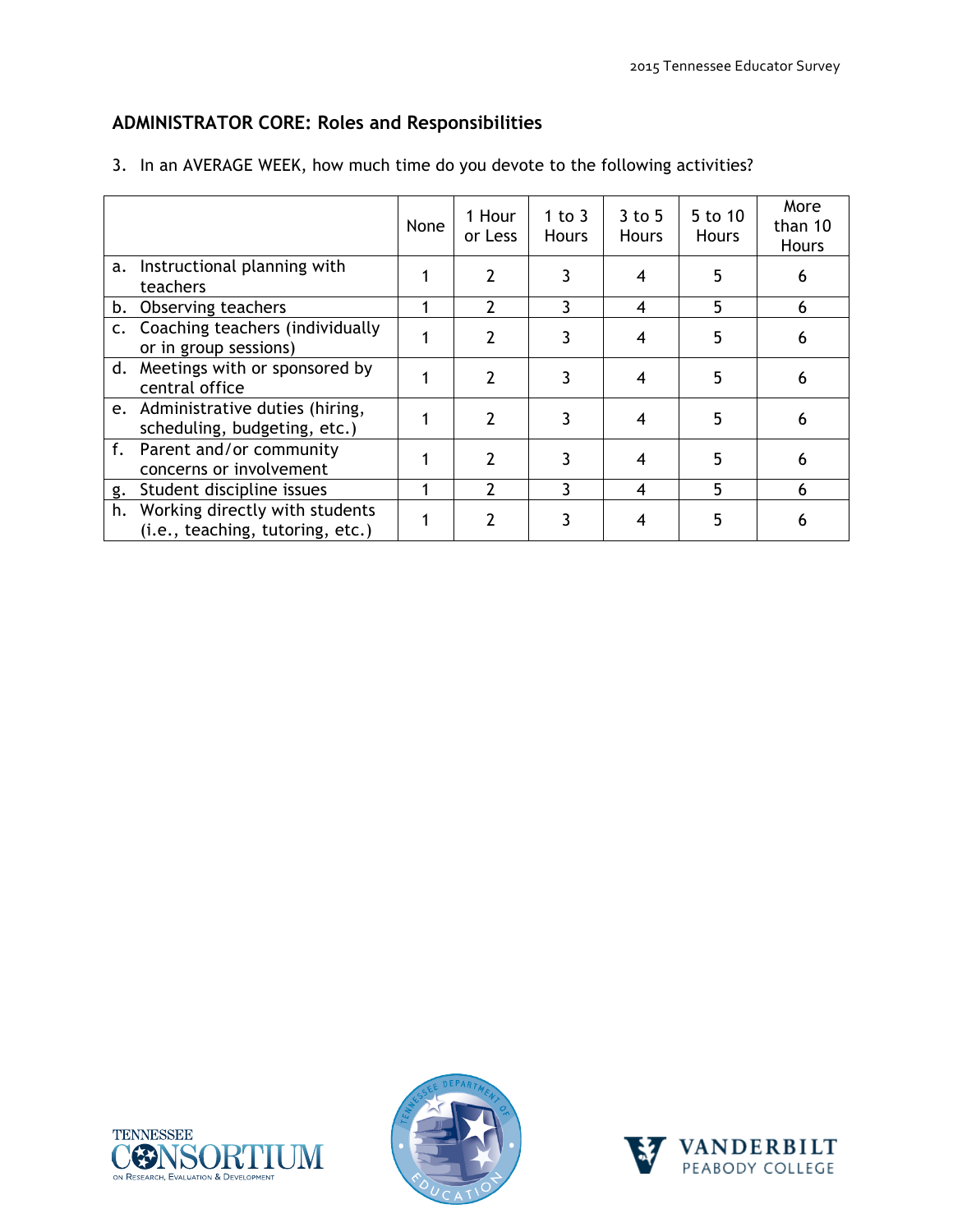|    |                                                                             | No       | Some           | Considerable | Not        |
|----|-----------------------------------------------------------------------------|----------|----------------|--------------|------------|
|    |                                                                             | Autonomy | Autonomy       | Autonomy     | Applicable |
|    | a. Selecting teachers new to this<br>school                                 |          |                | 3            | 4          |
|    | b. Removing teachers/ Teacher<br>transfers                                  |          | $\overline{2}$ | 3            | 4          |
|    | c. Establishing student discipline<br>procedures                            |          | 2              | 3            | 4          |
|    | d. Establishing school budget<br>priorities                                 |          | 2              | 3            | 4          |
|    | e. Establishing teacher salaries<br>and benefits                            |          | $\overline{2}$ | 3            | 4          |
|    | f. Establishing the school's<br>staffing structure                          |          | $\overline{2}$ | 3            | 4          |
| g. | Creating teacher leadership<br>roles                                        |          | $\overline{2}$ | 3            | 4          |
|    | h. Establishing the school mission<br>and vision                            |          | 2              | 3            | 4          |
| i. | <b>Evaluating teachers</b>                                                  |          | 2              | 3            | 4          |
| j. | Determining the content of in-<br>service PD for teachers at this<br>school |          | 7              | 3            | 4          |
|    | k. Selecting textbooks and other<br>instructional materials                 |          | 2              | 3            |            |

4. Please indicate the degree of control or autonomy you have in each of the following areas in your school.

- 5. Do you have any role in hiring new teachers for your school?
	- a. Yes continue to Q6
	- b. No skip Q6
- 6. Please select the top three characteristics you consider when hiring new teachers. [*Select three*]
	- a. Ratings from district Human Resources office
	- b. Prior evaluation scores
	- c. Previous teaching experience
	- d. Intelligence
	- e. Enthusiasm
	- f. Content knowledge
	- g. Graduate of prestigious institution
	- h. Willingness to take on extra duties
	- i. Shared racial background with students
	- j. Knowledge of local curricula and assessments
	- k. Teaching proficiency demonstrated in sample lesson
	- l. Other (fill in the blank)





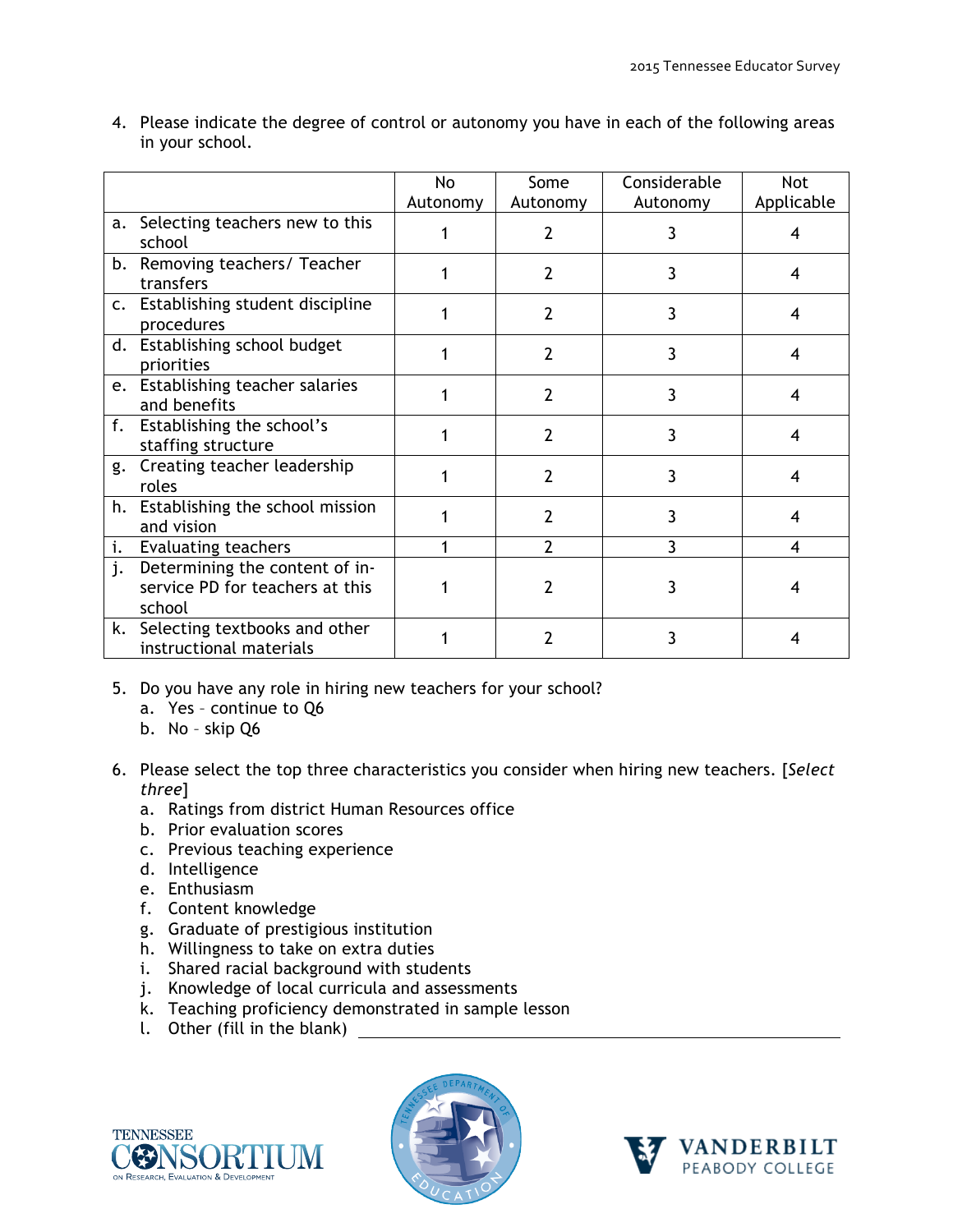#### **ADMINISTRATOR CORE: Collaborative and Instructional Practices**

- 7. Which of the following individuals/groups played a major role in setting the central priorities and policies for the 2014-2015 school year? (Select all that apply.)
	- a. Principal
	- b. Assistant Principal(s)
	- c. Grade-level team leaders
	- d. Content area leaders
	- e. Other teachers
	- f. Students
	- g. Other (please specify)
- 8. Did your school use any of the following strategies during the 2014-2015 school year?

|    |                                                                                                                            | Yes | No |
|----|----------------------------------------------------------------------------------------------------------------------------|-----|----|
|    | a. We provide before-school, after-school, or weekend tutorial instructional<br>programs for all students.                 |     |    |
|    | b. We provide summer school or tutorial programs for all students.                                                         |     |    |
|    | c. We have teachers working in teams of two or more in the same class at the<br>same time.                                 |     |    |
|    | d. We have interdisciplinary teams of teachers who share the same students.                                                |     |    |
| e. | Teacher teams have common planning times.                                                                                  |     |    |
| f. | Community service is mandatory for all students in some grade levels.                                                      |     |    |
| g. | We require parents to volunteer at the school.                                                                             |     |    |
| h. | We require each parent to sign a home/school contract.                                                                     |     |    |
| i. | We use block scheduling.                                                                                                   |     |    |
| j. | We have career academies.                                                                                                  |     |    |
|    | k. We have programs to acknowledge student achievement (assemblies, principal<br>list/honor roll, or student of the week). |     |    |
| t. | We hold mandatory meetings for incoming students and their families.                                                       |     |    |
|    |                                                                                                                            |     |    |
|    | m. We hold open houses for incoming students and their families.                                                           |     |    |





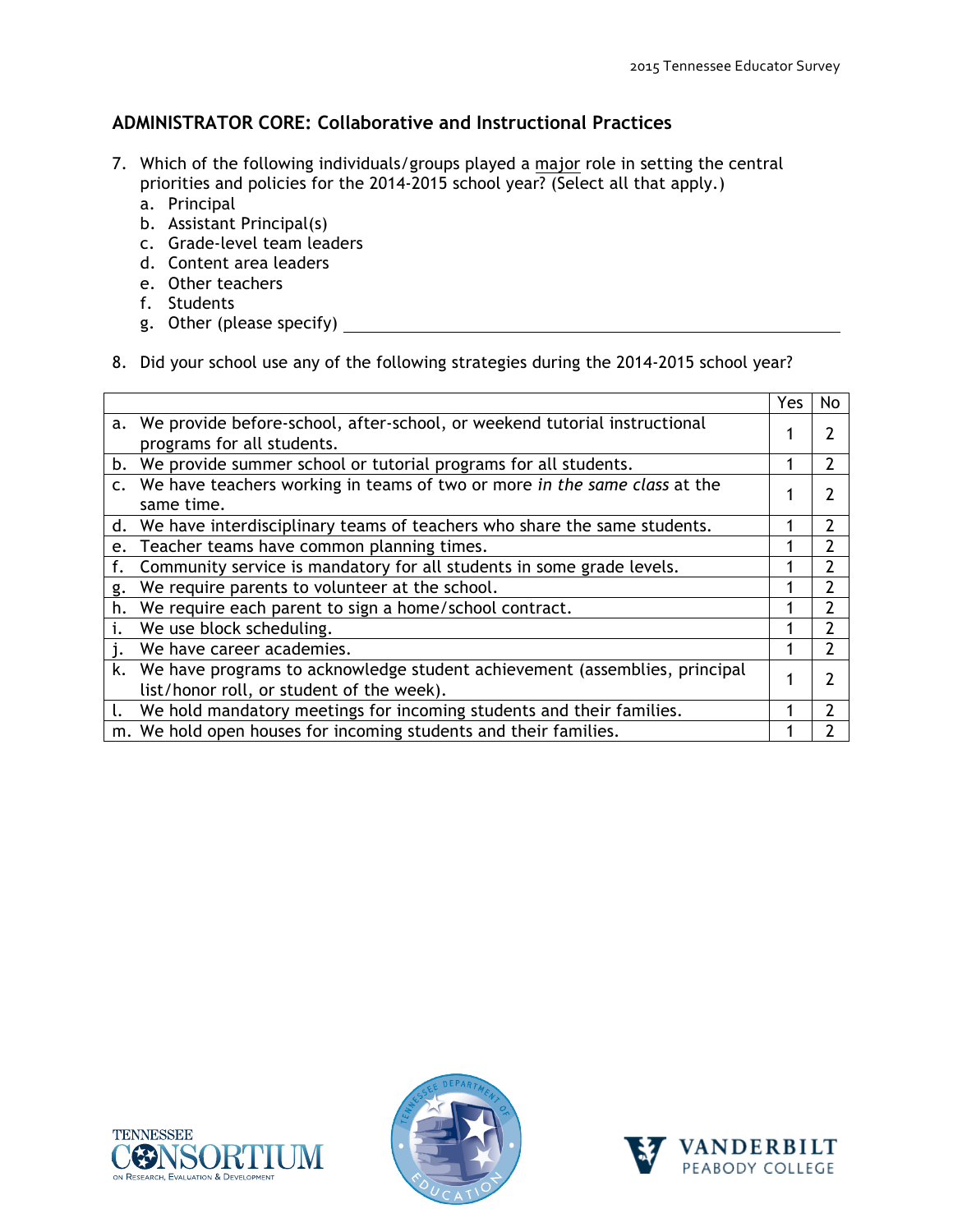### **ADMINISTRATOR CORE: School Instructional and Improvement Practices**

9. To what extent do you use the following types of data to track your school's performance over time?

|                                                                         | Not at<br>all | Little | Somewhat | To a Great<br>Extent |
|-------------------------------------------------------------------------|---------------|--------|----------|----------------------|
| a. Attendance or absentee data                                          |               |        |          |                      |
| b. Student discipline data                                              |               |        |          |                      |
| c. Students' grades                                                     |               |        |          |                      |
| d. Standardized test scores                                             |               |        |          |                      |
| e. Benchmark or formative assessment data                               |               |        |          |                      |
| f. Teachers' value-added scores (TVAAS)                                 |               |        |          |                      |
| g. Teachers' observation scores                                         |               |        |          |                      |
| h. Students' achievement or other outcomes<br>after leaving this school |               |        |          |                      |

10. To what extent did your school's counseling staff spend their time delivering the following services to students?

|                                                                                                 | <b>Not</b><br>at all | A<br>Little | Somewhat | To a Great<br>Extent |
|-------------------------------------------------------------------------------------------------|----------------------|-------------|----------|----------------------|
| a. Choice and scheduling of courses                                                             |                      |             |          |                      |
| b. Assisting students with college readiness,<br>selection, and applications                    |                      |             |          |                      |
| c. Assisting students with job placement and<br>employability skill development                 |                      |             |          |                      |
| d. Occupational choice and career planning                                                      |                      |             |          |                      |
| e. Students' attendance, discipline, and other<br>school and personal problems                  |                      |             |          |                      |
| f. Academic testing and assessment coordination                                                 |                      |             |          |                      |
| g. Other counseling activities                                                                  |                      |             |          |                      |
| h. Non-counseling activities such as hall or lunch<br>duty, substitute teaching, bus duty, etc. |                      |             |          |                      |





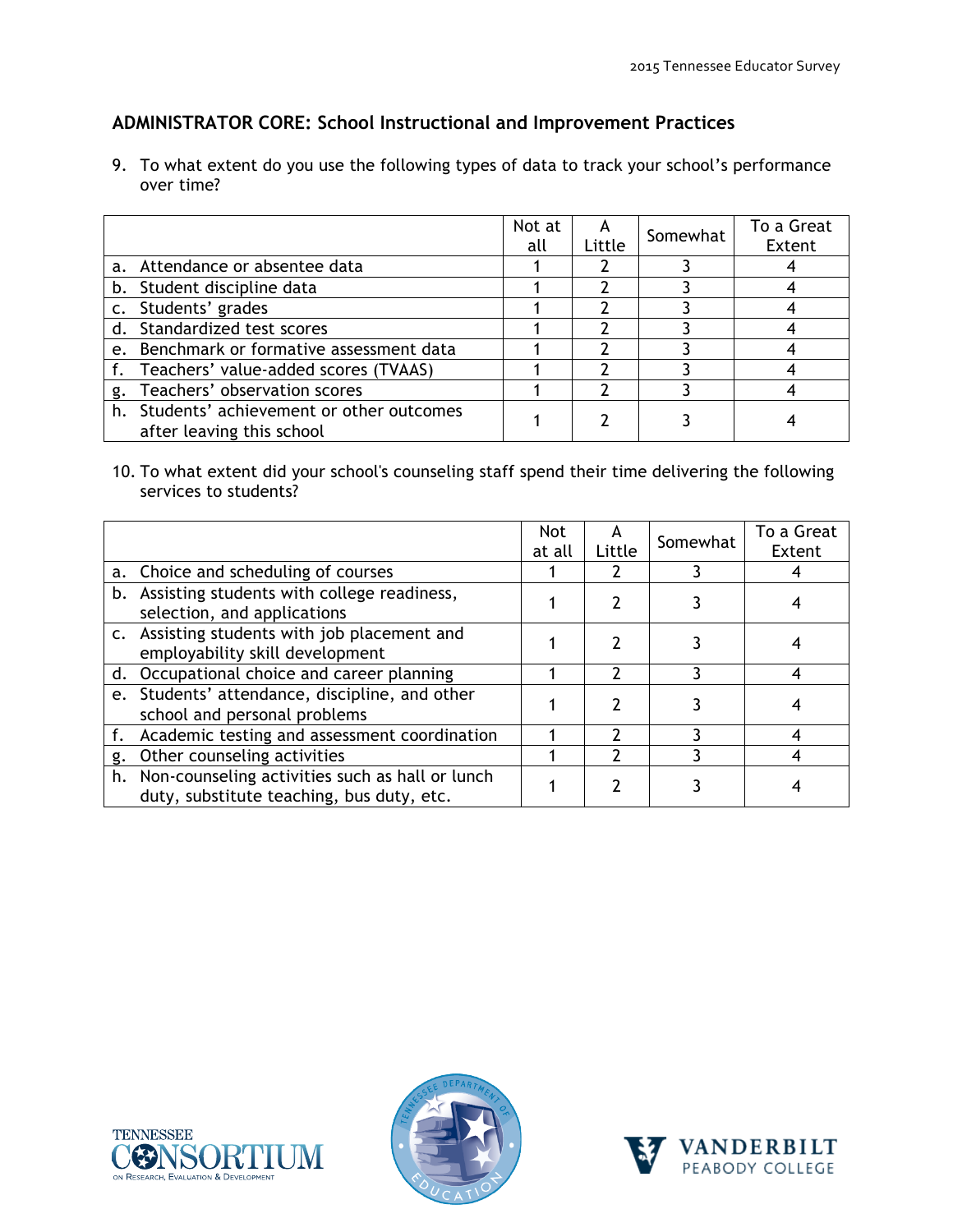|    |                                                   | None | 1 to $30$<br>Minutes per<br>Day | 31 to 60<br>Minutes per<br>Day | 61 to 90<br>Minutes per<br>Day | More than 90<br>Minutes per<br>Day |
|----|---------------------------------------------------|------|---------------------------------|--------------------------------|--------------------------------|------------------------------------|
|    | a. Reading or language<br>arts                    |      |                                 |                                |                                | 5                                  |
| b. | Math                                              |      | ำ                               |                                |                                | 5                                  |
|    | Science                                           |      |                                 |                                |                                |                                    |
|    | d. Social studies                                 |      |                                 |                                |                                |                                    |
| e. | Music, Art, Dance or<br>Theater                   |      |                                 |                                |                                |                                    |
|    | Foreign language                                  |      |                                 |                                |                                | 5                                  |
| g. | Career and<br><b>Technical Education</b><br>(CTE) |      |                                 |                                |                                |                                    |

11. On average, how many minutes per day does the typical student in your school receive instruction or participate in activities related to the subject areas listed below?





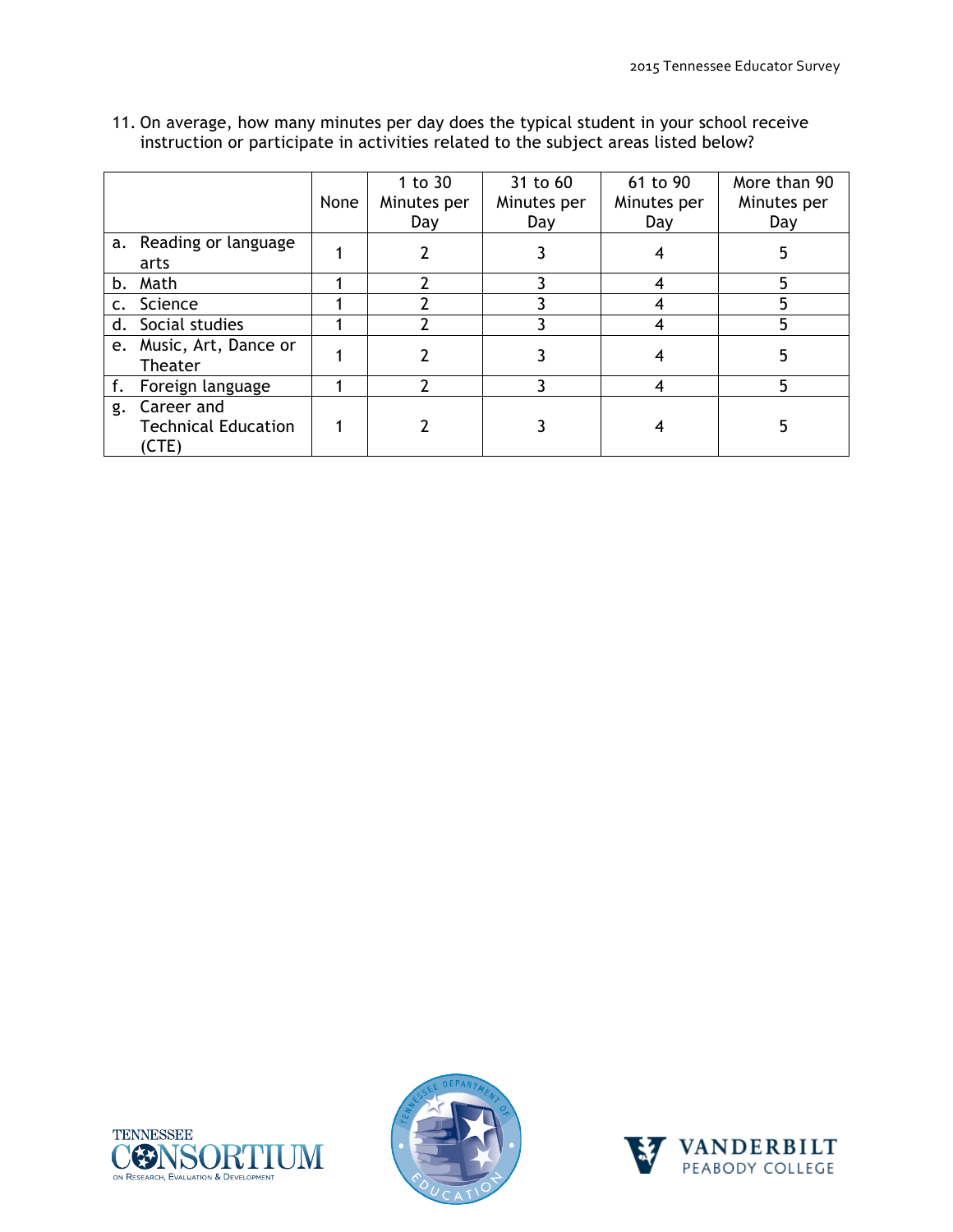### **ADMINISTRATOR CORE: Administrator Evaluation**

- 12. How many times has an evaluator observed you doing your job this school year as part of the administrator evaluation process in your district?
	- a. I have not yet been observed and do not expect to be observed.
	- b. I have not yet been observed but DO expect to be observed before the end of the year.
	- c. One time
	- d. Two times
	- e. More than two times

Question 13 is asked only if the answer to Q12 is c, d, or e.)

13. How true is each of the following statements about the feedback you have received? The feedback I received so far this year:

|                                                                        | Not at<br>all True | Somewhat<br><b>True</b> | Mostly<br>True | <b>True</b> | <b>Not</b><br>Applicable |
|------------------------------------------------------------------------|--------------------|-------------------------|----------------|-------------|--------------------------|
| a. Identified specific areas of my<br>practice that could be improved. |                    |                         |                |             |                          |
| b. Included guidance on how to<br>make improvements in my<br>practice. |                    |                         |                |             |                          |
| c. Focused only on the negative<br>aspects of my performance.          |                    |                         |                |             |                          |





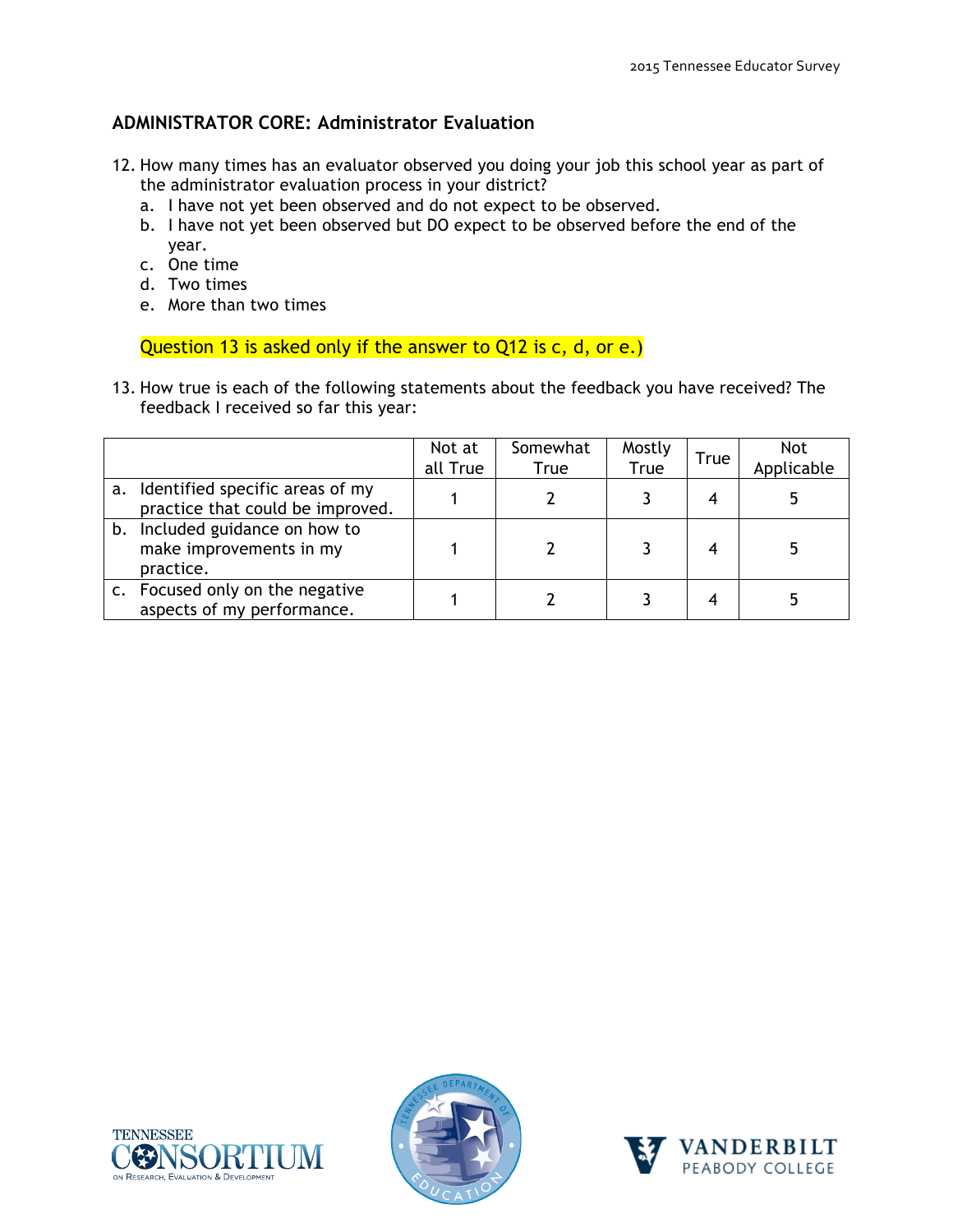|    |                                                                                                                                                         | Strongly<br><b>Disagree</b> | <b>Disagree</b> | Agree | Strongly<br>Agree |
|----|---------------------------------------------------------------------------------------------------------------------------------------------------------|-----------------------------|-----------------|-------|-------------------|
|    | a. The processes used to conduct my<br>administrator evaluation are fair to me.                                                                         |                             |                 | 3     |                   |
|    | b. I received useful feedback as a result of the<br>administrator evaluation process.                                                                   |                             |                 | 3     |                   |
|    | c. The administrator evaluation process helps me<br>improve as a professional.                                                                          |                             | 7               | 3     |                   |
|    | d. The Tennessee Instructional Leadership<br>Standards (TILS) and corresponding rubric<br>clearly define what is expected of me as an<br>administrator. |                             |                 | 3     |                   |
|    | e. I have made changes in my leadership practice<br>as a result of the evaluation                                                                       |                             | 2               | 3     |                   |
|    | f. Overall, the administrator evaluation process<br>will lead to better school leadership                                                               |                             | 7               | 3     |                   |
| g. | Overall, the administrator evaluation process<br>will lead to improved student learning                                                                 |                             |                 | 3     |                   |
|    | h. Overall, I am satisfied with Tennessee's<br>administrator evaluation process.                                                                        |                             |                 | 3     |                   |

14. How strongly do you agree or disagree with each of the following statements about the administrator evaluation process during this school year (2014-2015)?





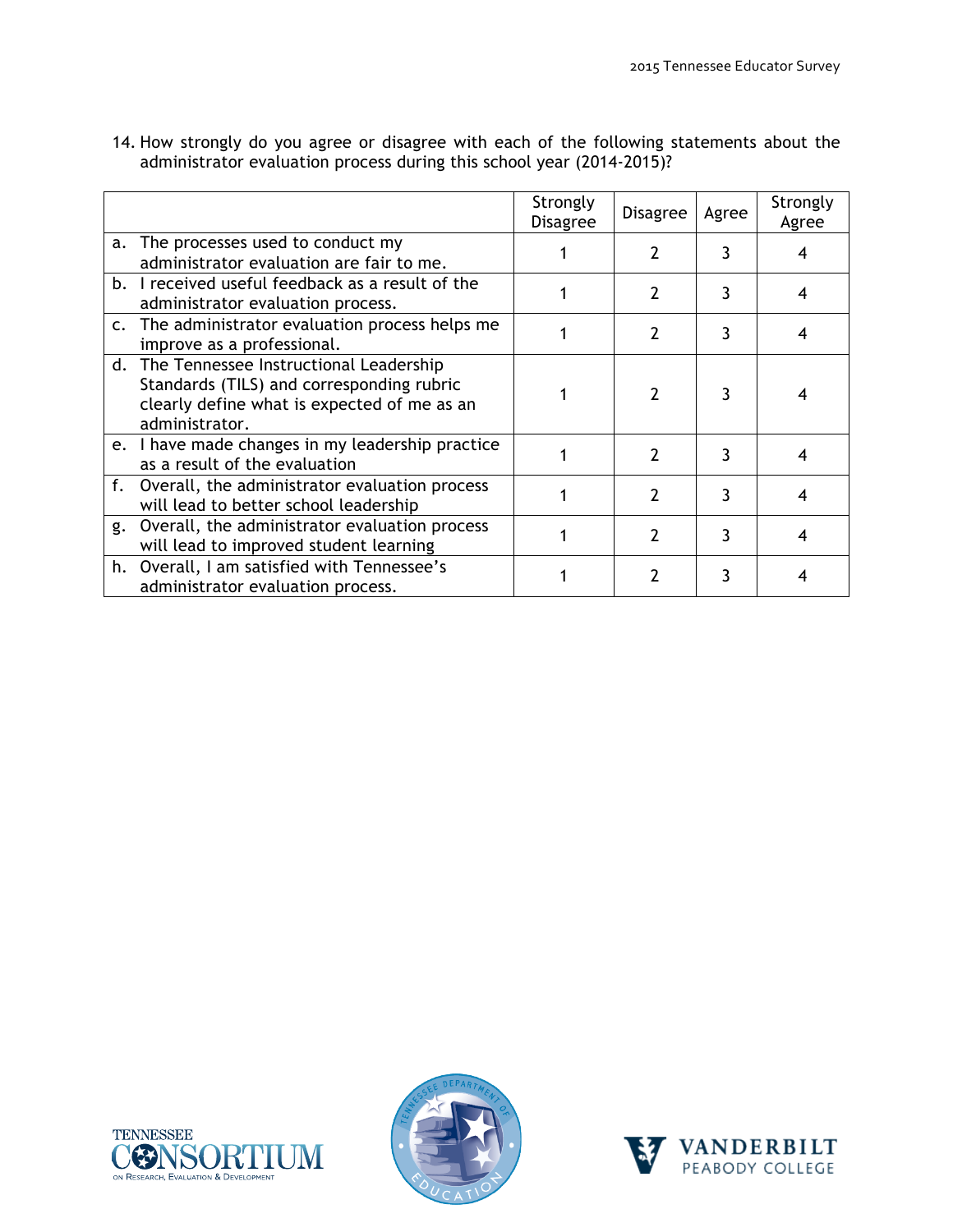### **ADMINISTRATOR CORE: State Initiatives**

15. Think about any and all training you have received from the Tennessee Department of Education. To what extent do you agree or disagree with the following statements?

|    |                                                                                          | Strongly<br><b>Disagree</b> | <b>Disagree</b> | Agree | Strongly<br>Agree |
|----|------------------------------------------------------------------------------------------|-----------------------------|-----------------|-------|-------------------|
| а. | believe that the teacher training provided<br>by the TDOE has proven beneficial.         |                             |                 |       |                   |
| b. | I believe that the leadership training<br>provided by the TDOE has proven<br>beneficial. |                             |                 |       |                   |

16. To what extent do you agree or disagree with the following statement about Response to Intervention  $(RTI^2)$ ?

|                                                                                   | Strongly<br><b>Disagree</b> | <b>Disagree</b> | l Agree | Strongly<br>Agree |
|-----------------------------------------------------------------------------------|-----------------------------|-----------------|---------|-------------------|
| a. Students will benefit from the RTI <sup>2</sup><br>framework for intervention. |                             |                 |         |                   |